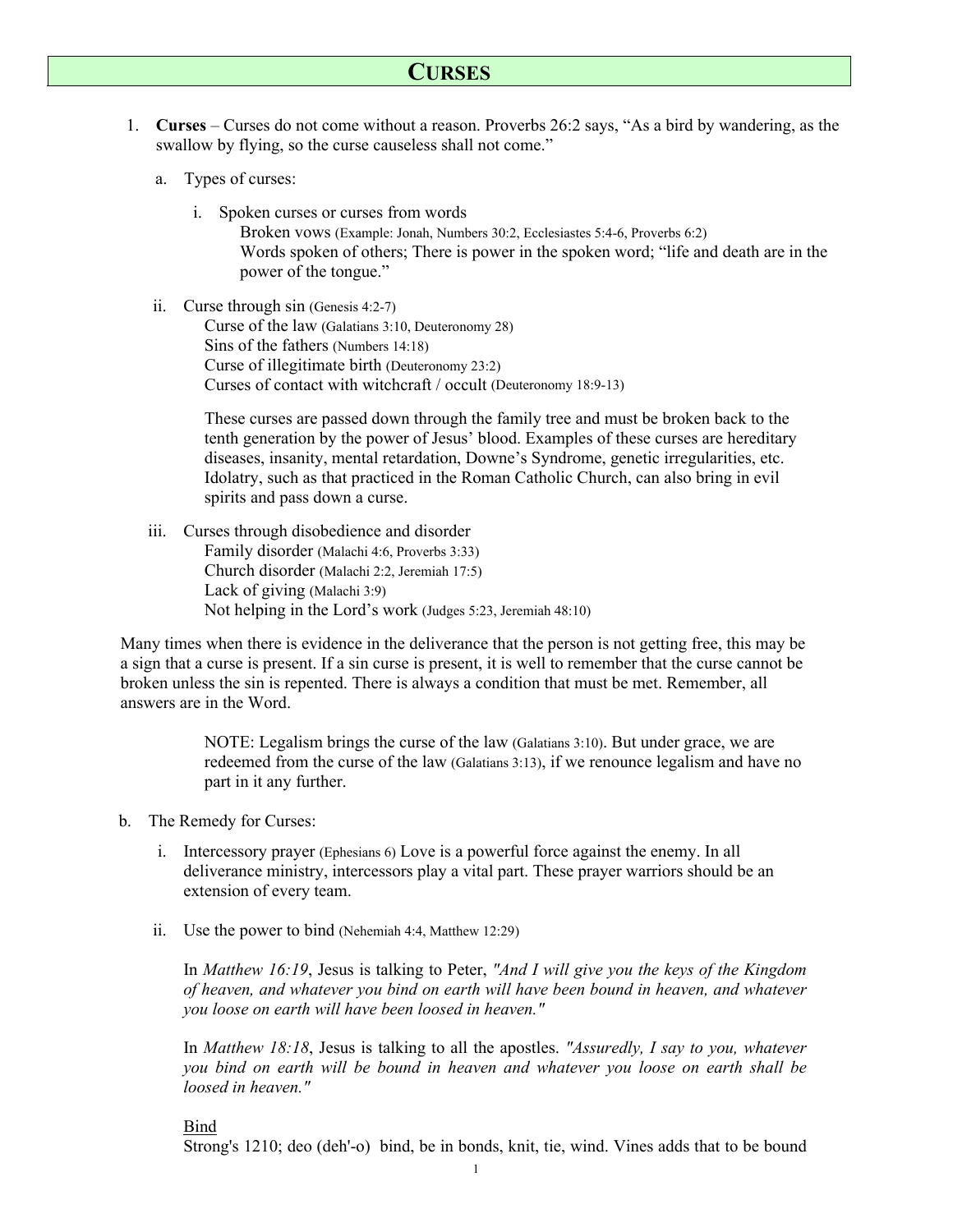can mean to be under the constraining power of the Holy Spirit.

## Loose

Strong's 3089, luo (loo'-o) loosen, break (up), destroy, dissolve, (un) loose, melt, put off. In *Luke 13:16* it is used to denote being made free of disease. In *Rev 1:5* it is used when Jesus was released from death. In *Acts 2:24* it says Jesus was raised up by God, being loosed from the pains of death.

Believers can bind and/or cast out individually or corporately. In the instance of the Gadarene maniac in Mark where Jesus commanded the unclean spirit to come out, He asked their name and they said *"Legion, for we are many."* These demons entered 2,000 hogs so there were at least that many.

Jesus had great discernment, for it is dangerous to cast out all demons at once. If the man had wanted to keep any of them, they could have called in seven times more and his condition would have been worse than before*, Matt 12:45*.

Binding does not carry any downside. We can bind all the spirits at once. He also brought to mind *2 Thes. 2:7 "For the mystery of lawlessness is already at work; only he who now restrains will do so until he is taken out of the way."* Most teach that the restrainer is the Holy Spirit, but this cannot be as many people are saved after the Antichrist is revealed. Also, Jesus said the Holy Spirit would be with us always. The Holy Spirit is the power that does the restraining, but it is through the overcomers. We could not restrain lawlessness by working with individuals, but must do so by treating all evil spirits as one entity. Jesus did not differentiate each spirit, indeed, did not use the plural, but said "unclean spirit."

*Ps. 149:8* says we bind their kings with chains and their nobles with fetters of iron. Fetters usually were made with woven rope, so this is implying more permanence. We are to bind all unclean spirits whether they be in people, animals, equipment, buildings, the dry places, between assignments, or in the heavenlies. In *Matt. 8:12* Jesus says some of the Hews will be cast into outer darkness. Also in *Matt. 22:13 and Matt. 25:30*. Where is outer darkness? I don't know what or where this refers to but it is not earth and sounds like outer space. Are spirits there to torment them? We take no chances but bind them all.

Bind and loose as the Holy Spirit leads. For example:

*All unclean spirits, you are bound in Jesus' name and you will not communicate, manipulate or operate in any manner. You will not move or transfer, but are literally bound by the Word and Power of God. All your operations will cease. Any disobedience will result in your immediate removal to the abyss.* 

*Satan, you and your princes of darkness, and all in your chain of command are bound in Jesus' name. You will not communicate with each other or with your demon troops. As God sees fit to release you, we speak confusion, error, failure, and infighting into your hierarchy. We loosen all people, animals, equipment, nations and buildings from your schemes and manipulations and we destroy those works in Jesus' name. You will not resurrect any work except as made legal to do so by a person under your control who desires it. With any disobedience, you will join Abaddon and the others in the abyss. There will be no reproduction in your kingdom of any kind.* 

*In all the righteous people of God, cellular reproduction will be restored to the way God intended. All fragmentation, mutation, and perversion of this process will stop. The aging process will be reversed.* 

*We bind the actions of harmful bacteria, microbes, viruses, retroviruses, amoebas and all other disease causing organisms to cease on God's chosen and we loose them from the damage that has been caused.* 

*We loose all God's people from physical and spiritual blindness and deafness.*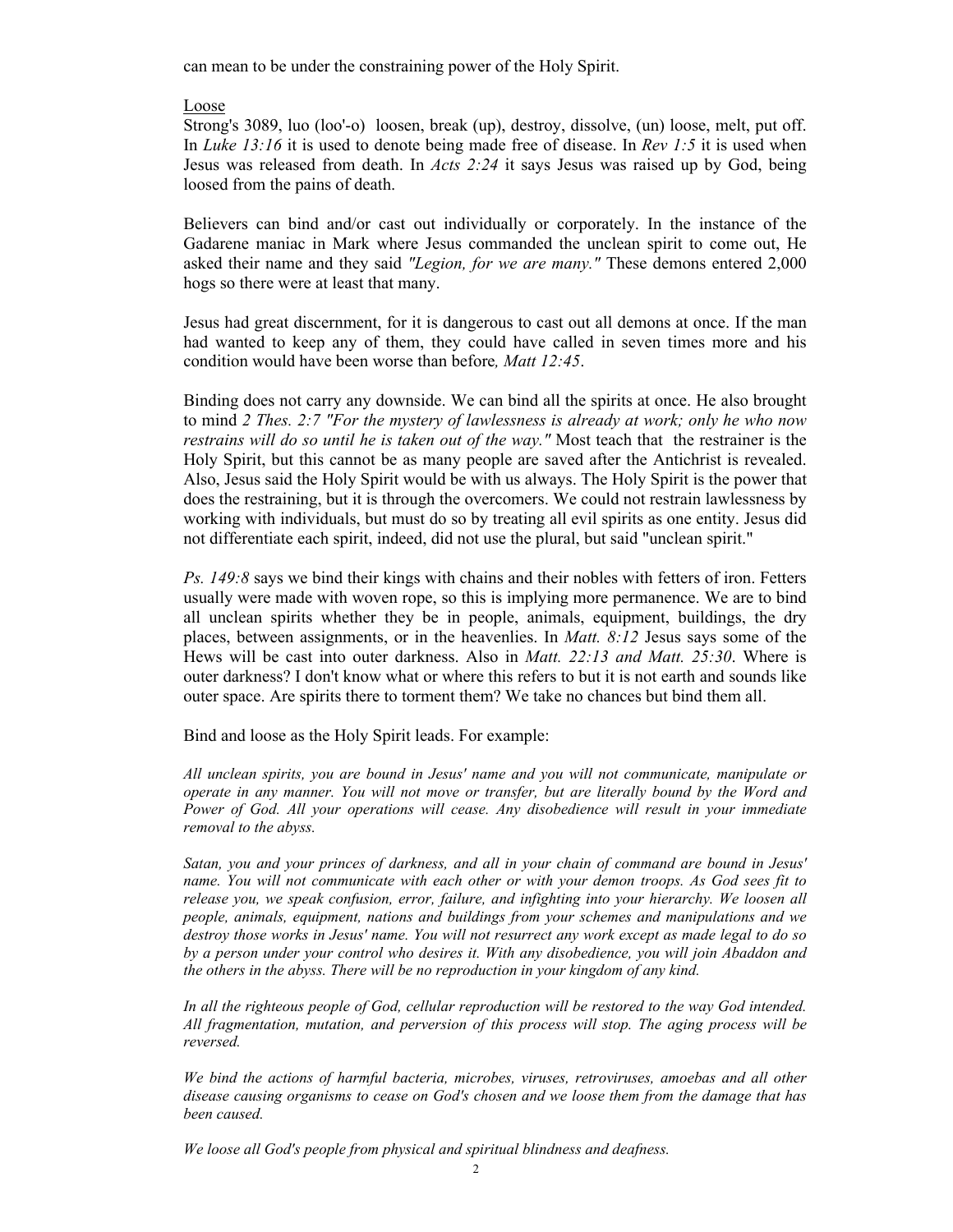*We loose all the finances that have been stolen from God's people and command it to be returned seven times over.* 

*We bind all God's people to Him and all that He has chosen for the harvest. We loosen them from the grip and influence of the enemy.* 

*We bind our minds to the Mind of Christ, our will to the Will of God and our emotions to most holy emotions.* 

*We bind favor with God and man to those who are walking uprightly with God.* 

*We loose the pain of death from all God's people who are not ready to go yet.*

- iii. Repentance of sin.
- iv. Break the power by confession and rebuking the curse and using the name of Jesus and the blood. It is impossible to emphasize enough the importance of the repeated use of Jesus' name and His blood.

### I. **TYPES OF CURSES**

## A. **CURSES THROUGH UNREPENTANT SIN**

Genesis 4:7-11 Galatians 3:10 Numbers 14:18 Deuteronomy 11:28 Deuteronomy 18:9-13 Deuteronomy 23:2 I Samuel 12:15 Ephesians 5:6

#### B. **CURSES FROM WORDS**

Ecclesiastes 5:6 Ecclesiastes 10:20 James 3:10 Proverbs 6:2 Jonah 2:9 Numbers 30:2 *Also, see below* 

#### C. **CURSES THROUGH DISOBEDIENCE AND DISORDER**

Malachi 2:2 Malachi 3:9 Malachi 4:6 Proverbs 3:33 Jeremiah 17:5 Jeremiah 48:10 Judges 5:23

### II. **BREAKING CURSES**

Psalm 7:16 Psalm 109:17 Galatians 3:13 Colossians 2:14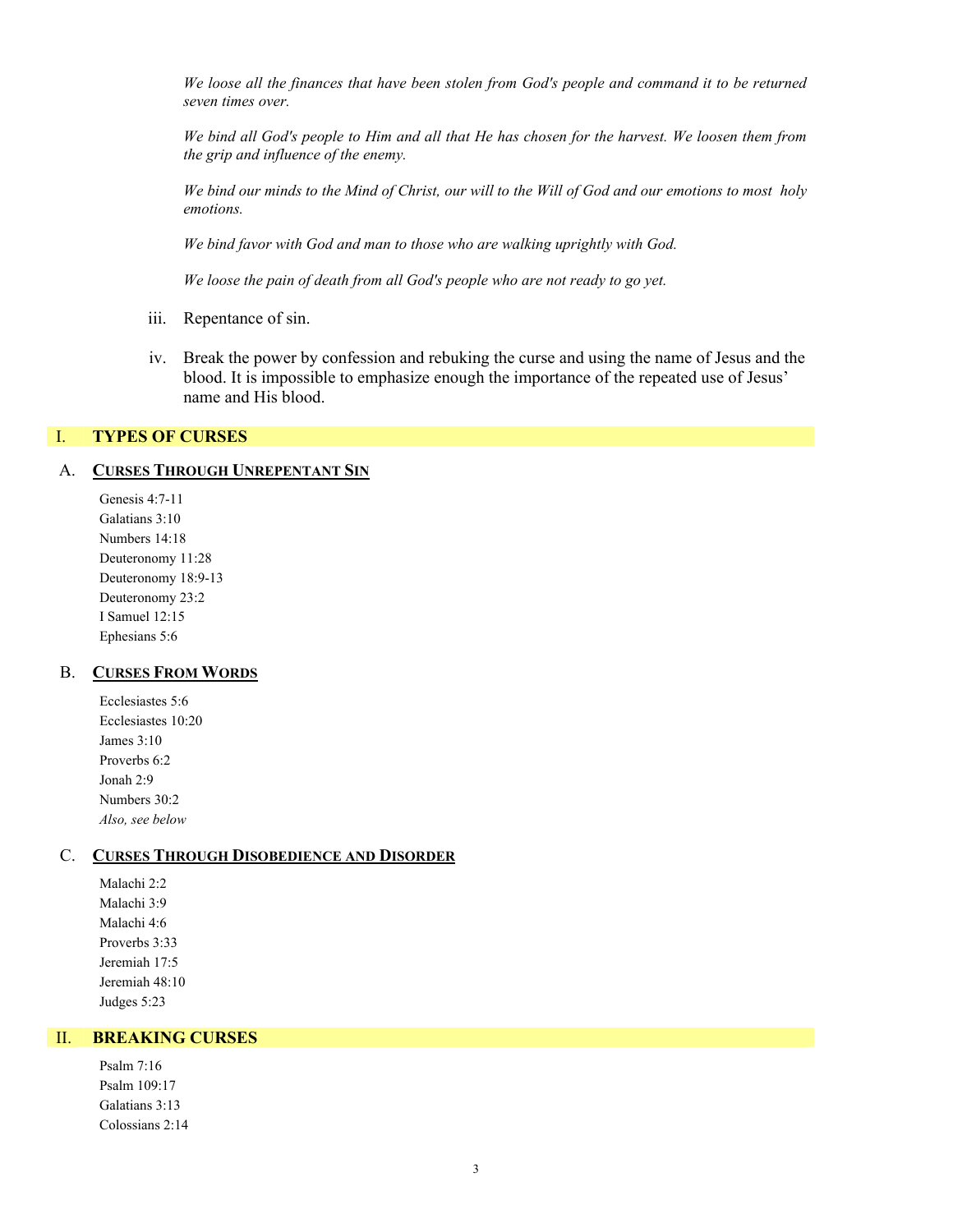## III. **MOST COMMON CURSES**

## **Witchcraft**

Deuteronomy 18:9-13 Exodus 22:18 Leviticus 19:31 Leviticus 20:6 Galatians 5:20-21

# **Incest**

Deuteronomy 27:20 Leviticus 20:12 Leviticus 20:17

## **Adultery**

Leviticus 18:17 Leviticus 14-20 Matthew 5:27-28

### **Fornication**

Ezekiel 16:35-43 Matthew 5:32 Acts 15:20 Acts 29 Acts 21:25 Ephesians 5:23

## **Premarital Sex**

Ezekiel 16:35-43

## **Spoken Word**

Numbers 30:2 Proverbs 6:2

*Also, see above* 

## **Blood Curse**

Deuteronomy 27:25 Proverbs 6:16-17 Psalm 51:14 Mark 15:12-15

# **Hereditary Sin**

Numbers 14:18 *Also, see next section* 

#### **Illegitimate Child**

Deuteronomy 23:2

## **Brotherhood**

Matthew 5:34-37 Exodus 21:23

## **Idolatry**

Deuteronomy 27:15

# **Addictions**

Numbers 14:18 Proverbs 23:29-35 Isaiah 5:11 Isaiah 28:1

### **Self Preservation**

Jeremiah 17:5-6 Galatians 3:1-3 Isaiah 31:1-3

#### **Arthritis**

Deuteronomy 28:35 (through disobedience) Proverbs 14:30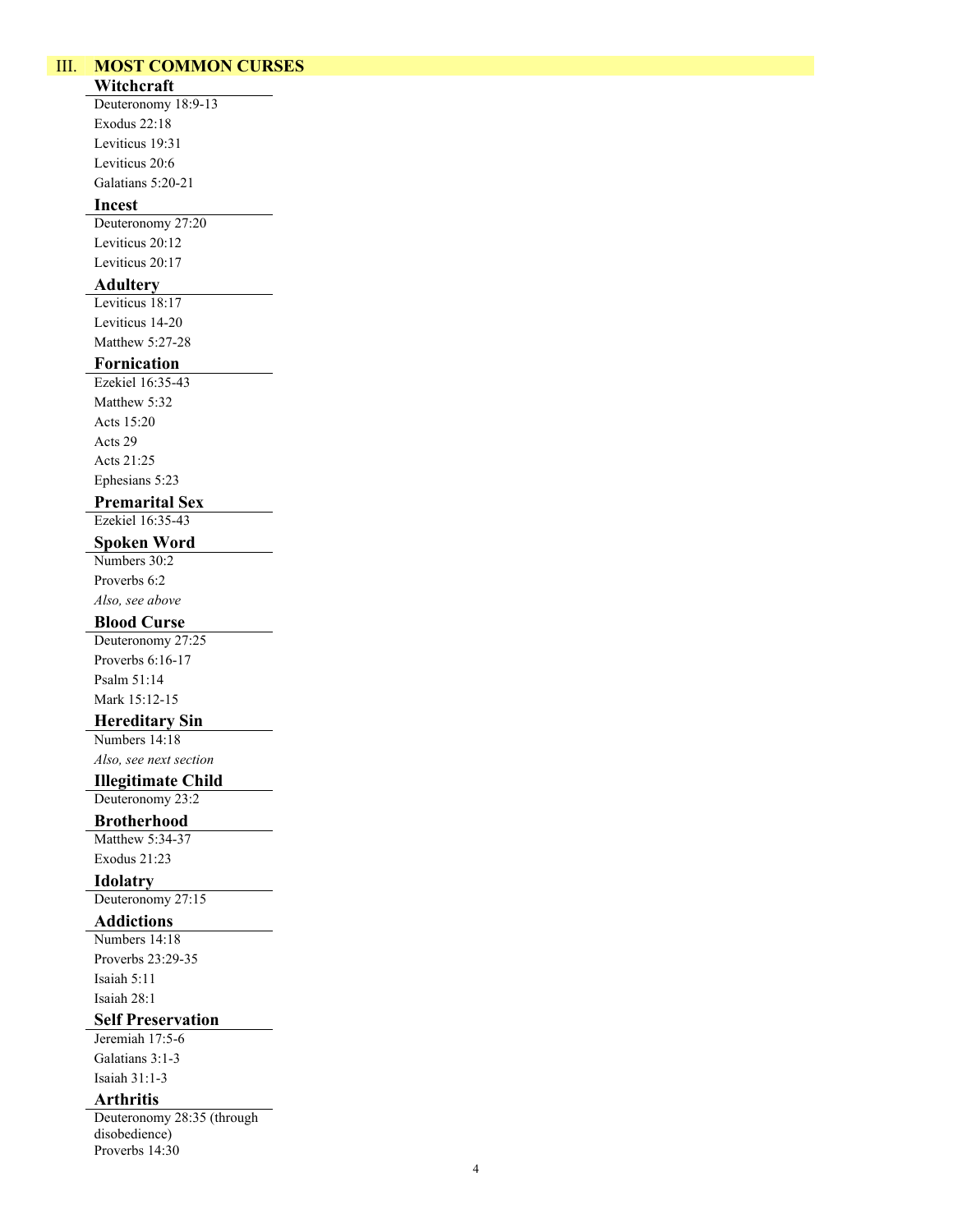## **Selling Liquor**

Habakkuk 2:15 (disease & death)

**Gambling** 

Luke 16:1-13

## **Poverty**

Hosea 4:2-3

#### **Bestiality**

Leviticus 18;23 Leviticus 20:16

#### **Barrenness**

Leviticus 20:20-21

# **Homosexuality**

Leviticus 18:22

#### **Bitterness**

Hebrews 12:15

### **Ungodly Counsel**

Isaiah 30:1-18 Psalm 1:1-6

# **The Woman (Eve)**

Genesis 3:16

## **The Man (Adam)**

Genesis 3:17-19

### **Hanging on a Tree**

Deuteronomy 21:22-23 Galatians 3:13

## **Stealing**

Zechariah 5:3

#### **Lying**

Zechariah 5:4 Psalm 52:1-5

# **Murder (Cain)**

Genesis 4:11-12 (unpremeditated as in Blood

#### Curse) **Robbing God**

Malachi 3:8-12

Malachi 1;14 Matthew 25:44-45

### **Legalism**

Galatians 2:20 Galatians 3:13

# **Withholding from the**

**Poor** 

Proverbs 28:27

# Deuteronomy 27:19

# **Dishonoring Parents**

Ephesians 6:2-3 Exodus 20;12 Deuteronomy 5;16 Deuteronomy 27:16

## **Grief**

Psalm 31:10 Isaiah 17:11 Jeremiah 10:19 Jeremiah 45:3